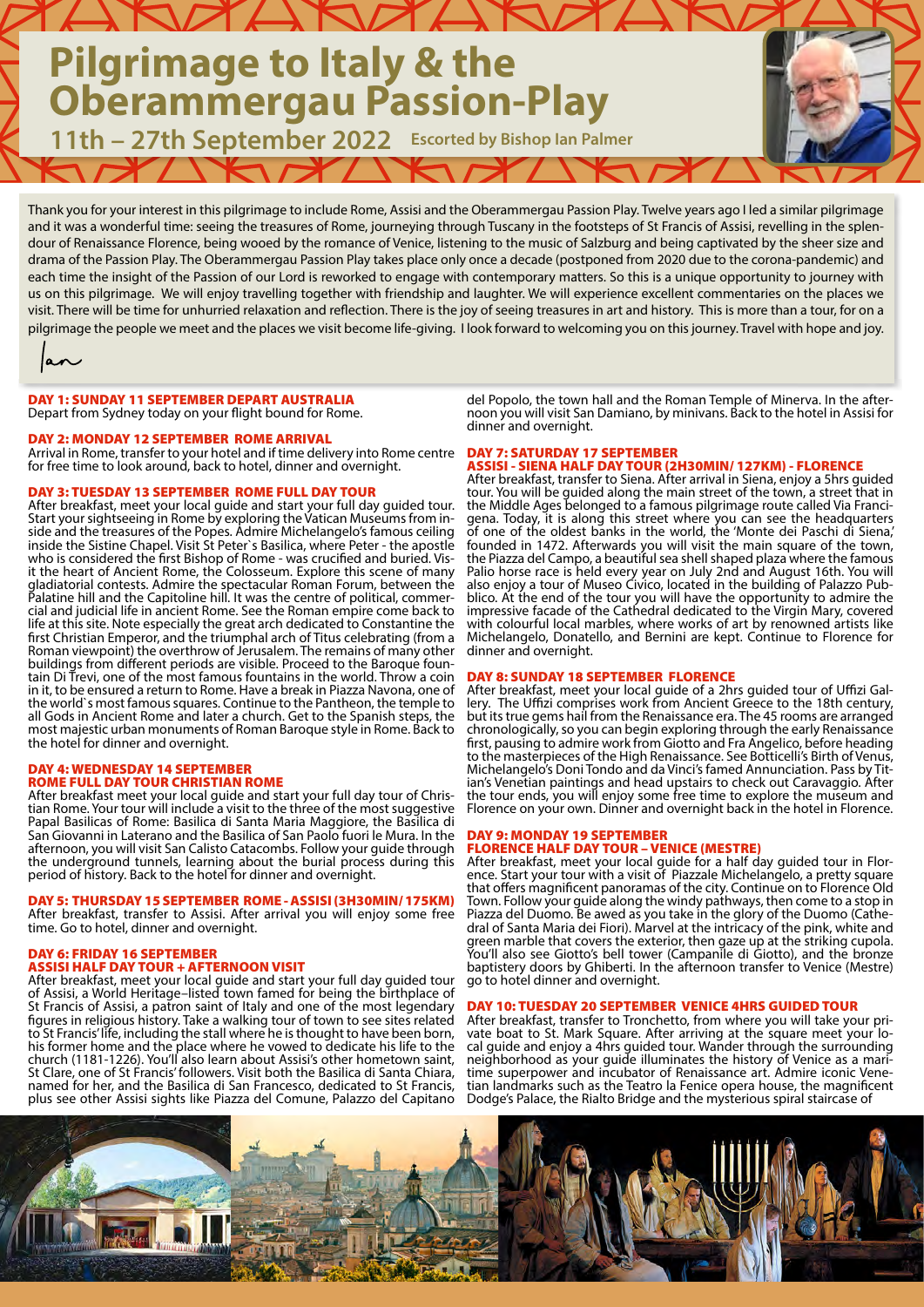Scala del Bovolo. You will enjoy also a tour inside the St. Mark's Basilica. After your tour finishes you will have free time in Venice. In the late after-<br>noon take your private boat from St. Mark square to Tronchetto. Dinner and overnight back in the hotel in Venice (Mestre).

#### DAY 11: WEDNESDAY 21 SEPTEMBER VENICE - BOLZANO (3H30MIN/ 270KM)

After breakfast, transfer to Bolzano. After arrival in Bolzano enjoy a 3hrs guided tour. The guided tour starts in Walther Square. The Piazza Walther was completed in 1808 by order of King Massimiliano di Baviera, and ini-<br>tially named after him. In 1901, it was dedicated to Walther von der Vogel-<br>weide (1170-1230), one of the great German poets and storytellers of the Middle Ages. In the same square you will admire the Cathedral of Bolzano, a late Medieval and a Romanesque Basilica (1180). After one century the site has opened to a new imposing construction, completed around 1420. The bell tower, with an open fretwork spire in sandstone, which stands 65m tall, was built by the Suevian architect, Hans Lutz von Schusseried, between 1501 and 1519. The tour will continue to Vicolo della Pesa, one of the oldest places in Bolzano once hosting the castle of the Prince-Bishops of Trento (destroyed in 1277 by Mainardo II di Tyrolo) and the church of Sant'Andrea (destroyed in 1785). One of the most picturesque buildings of the city is situated to the North of this square: la casa della Pesa (1634), a public weigh-house until 1780. See Via and piazza della Mostra with the prestigious palaces of Campofranco and the Portici (Arcades): once the heart of the Medieval village, they have kept their characteristics to date with their seamless continuity of shops, some typical and traditional, others chic and modern. You will also see Piazza del Municipio (Town Hall Square), via Bottai (Coopers street), via Joseph Streiter, Franciscan Church, via Argentieri and Piazza delle Erbe to continue to the Dominican church. The Dominican friars settled in Bolzano in 1272 and had their church built with one nave only inside a large convent comprising different chapels, some of them destroyed, and a magnificent cloister. The jewel of the entire complex is cappella di San Giovanni, a long and narrow side chapel with the most magnificent fresco cycle of the Giotto School in the province. Once visited the center, we will go to meet Ötzi the Iceman: a mummy from the Copper Age, 5300 years old. The permanent exhibition at the South Tyrol Museum of Archaeology is dedicated entirely to Ötzi, the Iceman. It is housed on three floors of the Museum and displays everything of inter-<br>est about the world's most famous glacier mummy. The exhibition covers the circumstances surrounding Ötzi<sup>7</sup>s accidental discovery on 19 Septem-<br>ber 1991, the international media response, the original finds themselves (the mummy together with his clothing and equipment), daily life in the Copper Age and multidisciplinary research carried out on the find of the century. A highlight of the exhibition is the life-like reconstruction of the Iceman, which vividly portrays how the Iceman may have looked during his lifetime. Dinner and overnight in the hotel in Bolzano.

#### DAY 12: THURSDAY 22 SEPTEMBER BOLZANO - INNSBRUCK (2H30MIN/ 125KM) INNSBRUCK - SALZBURG (3H30MIN/ 165KM)

After breakfast, transfer to Innsbruck. Arrival in Innsbruck and enjoy a 2hrs guided tour. Together with the tour guide you will start your walking tour in the pedestrian zone of Innsbruck where you will take a photo-stop at the "Golden roof" building – the emblem of the old town, which was Com- pleted in 1500, the roof was decorated with 2,738 fire-gilded copper tiles.

Close by you will find the biggest and first Swarovski crystal shop because the Swarovski family originates from Innsbruck. Continuing we will see Innsbruck cathedral also the Imperial Palace of Innsbruck which is a great picture stop. After the tour, proceed to Salzburg. Go to hotel, dinner and overnight in Salzburg.

### DAY 13: FRIDAY 23 SEPTEMBER SALZBURG HALF DAY TOUR

After breakfast, enjoy a half day guided tour in Salzburg. Begin your city tour in Salzburg's central Mirabell Square. Travel toward Mozart's Birth-<br>place, where the renowned composer lived with his parents and sister un-<br>til his teenage years. Continue over the Staatsbrücke, the main bridge of It is the salzburg's city center, into the UNESCO-listed Old Town. Marvel at the im-<br>posing facade of the Salzburg Cathedral and the district's Baroque archi-<br>tectural gems. Continue past the Nonnberg Abbey and see the imp Castle Leopoldskron, featured in The Sound of Music. After learning about the history of the palace from your guide, head back to Mirabell Square. In the evening you will enjoy a classical concert in Mirabell Palace. Hotel and overnight in Salzburg.

#### DAY 14: SATURDAY 24 SEPTEMBER SALZBURG - OBERAMMERGAU - THE PERFORMANCE (3H30MIN/ 185KM)

After breakfast, transfer to Oberammergau. In the afternoon and evening you will enjoy the performance of the famous Passion Play. The stay in Oberammergau is part of the package for the Passion Play.

#### DAY 15: SUNDAY 25 SEPTEMBER OBERAMMERGAU – NEUSCHWANSTEIN CASTLE (1H/ 45MIN) NEUSCHWANSTEIN CASTLE - MUNICH (2H30MIN/110KM)

After breakfast, a day guided tour to the fabulous Castles of King Ludwig II: Linderhof, Hohenschwangau, and Neuschwanstein; travelling on to Mu- nich via a visit to the World Heritage site of the Church at Wies. Arrive in Munich to hotel and your concluding dinner together.

### DAY 16: MONDAY 26 SEPTEMBER

**MUNICH HALF DAY TOUR AND AFTERNOON FLIGHT TO SYDNEY/UK**<br>After breakfast, enjoy a half day guided tour in Munich. You'll cross Konigsplatz, and pass the renowned art galleries Lenbachhaus, Old and New Pinakothek. You will see the former artists' quarter Schwabing and travel along the impressive Ludwig and Prinzregentenstreet, which are lined by magnificent buildings such as the Theatiner Church, Hall of Generals (Feld- herrnhalle), House of Arts, Bavarian National Museum, and the Angel of Peace. In the afternoon transfer to the airport for your flight back home to Sydney or on-flight to UK.

#### DAY 17: TUESDAY 27 SEPTEMBER RETURN TO AUSTRALIA

(Arrival in Australia might be early morning Wednesday 28th September) Arrive in Sydney today with wonderful memories of your trip!

\*\* Itinerary subject to change \*\*



**AUD \$8,990\* Cause Controller Controller Second Single Controller Controller Controller Controller Controller Controller Controller Controller Room Supplement:** 

per person

\*Price is based on minimum of 13 paying participants. Subject to change. Conditions apply.

**AUD\$ 1,595**